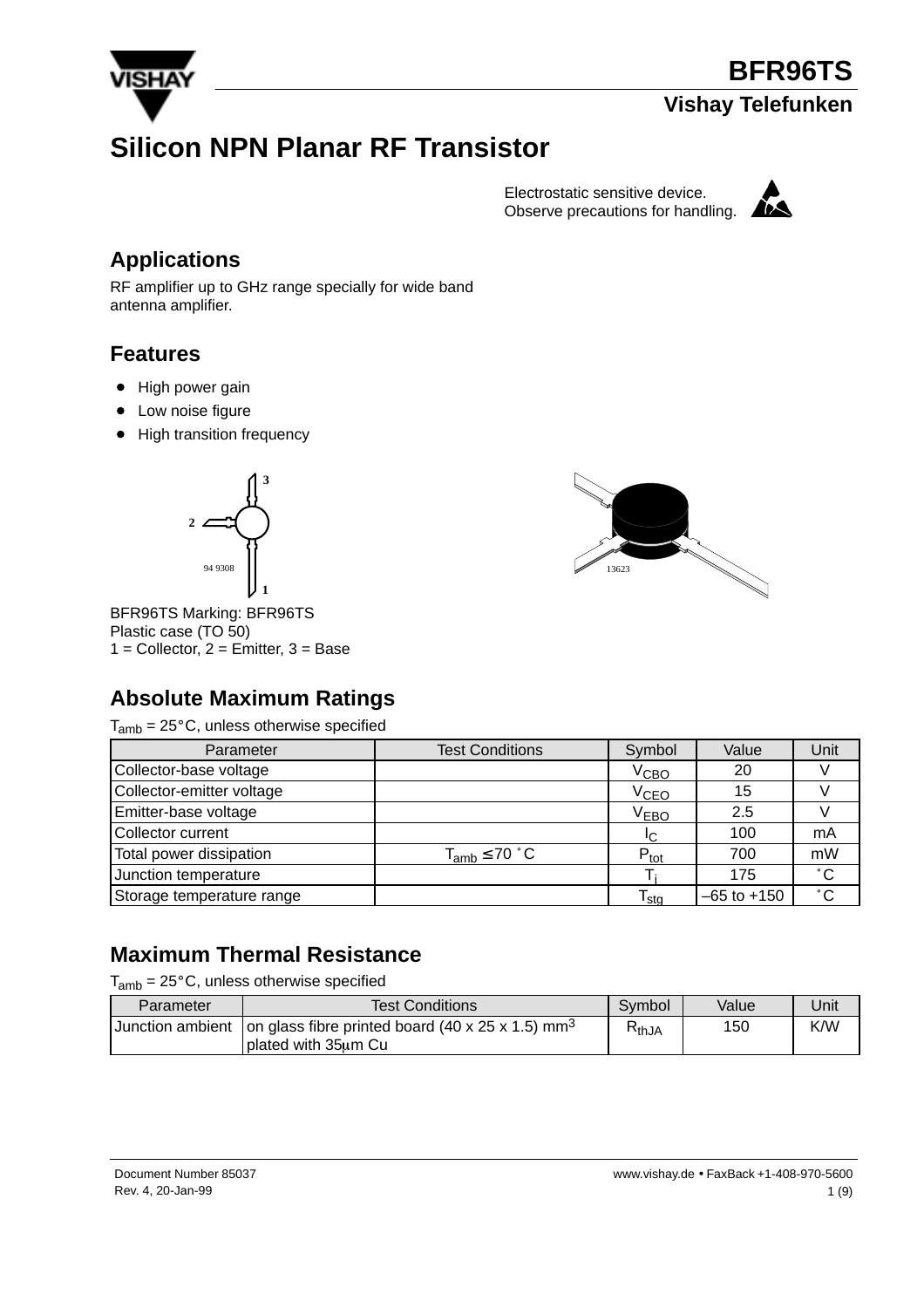## **Vishay Telefunken**



#### **Electrical DC Characteristics**

 $T_{amb} = 25^{\circ}$ C, unless otherwise specified

| Parameter                           | <b>Test Conditions</b>         | Symbol                | Min | Typ | Max | Unit    |
|-------------------------------------|--------------------------------|-----------------------|-----|-----|-----|---------|
| Collector cut-off current           | $V_{CF} = 20 V, V_{BF} = 0$    | <sup>I</sup> CES      |     |     | 100 | $\mu$ A |
| Collector-base cut-off current      | $V_{CB} = 10 V, I_F = 0$       | <b>I</b> CBO          |     |     | 100 | nA      |
| Emitter-base cut-off current        | $V_{FB} = 2.5 V, I_C = 0$      | <b>IEBO</b>           |     |     | 10  | μA      |
| Collector-emitter breakdown voltage | $I_C = 5$ mA, $I_B = 0$        | V <sub>(BR)</sub> CEO | 15  |     |     |         |
| DC forward current transfer ratio   | $V_{CF}$ = 10 V, $I_C$ = 70 mA | $n_{\text{FE}}$       | 25  | 75  | 150 |         |

## **Electrical AC Characteristics**

 $T_{amb} = 25^{\circ}$ C, unless otherwise specified

| Parameter                                                  | <b>Test Conditions</b>                                                                                            | Symbol          | <b>Min</b> | Typ  | Max | Unit |
|------------------------------------------------------------|-------------------------------------------------------------------------------------------------------------------|-----------------|------------|------|-----|------|
| <b>Transition frequency</b>                                | $V_{CE}$ = 10 V, I <sub>C</sub> = 70 mA, f = 500 MHz                                                              | fт              |            | 5    |     | GHz  |
| Collector-base capacitance                                 | $V_{CB}$ = 10 V, f = 1 MHz                                                                                        | $C_{cb}$        |            | 0.84 |     | pF   |
| Collector-emitter capacitance                              | $V_{CE} = 10 V, f = 1 MHz$                                                                                        | $C_{ce}$        |            | 0.4  |     | pF   |
| Emitter-base capacitance                                   | $V_{FB} = 0.5 V, f = 1 MHz$                                                                                       | $C_{eb}$        |            | 3.5  |     | pF   |
| Noise figure                                               | $V_{CF}$ = 10 V, I <sub>C</sub> = 70 mA, Z <sub>S</sub> = 50 $\Omega$ ,<br>$f = 500$ MHz                          | F               |            | 3.3  |     | dB   |
|                                                            | $V_{CF}$ = 10 V, I <sub>C</sub> = 70 mA, Z <sub>S</sub> = 50 $\Omega$ ,<br>$f = 800$ MHz                          | F               |            | 4.0  |     | dB   |
| Power gain                                                 | $V_{CF}$ = 10 V, I <sub>C</sub> = 70 mA, Z <sub>S</sub> = 50 $\Omega$ ,<br>$Z_L = Z_{Lopt}$ , f = 800 MHz         | $G_{pe}$        |            | 11.5 |     | dB   |
| Linear output voltage $-$ two<br>tone intermodulation test | $V_{CF}$ = 10 V, $I_C$ = 70 mA, $d_{IM}$ = 60 dB,<br>$f_1 = 806$ MHz, $f_2 = 810$ MHz,<br>$Z_S = Z_1 = 50 \Omega$ | $V_1 = V_2$     |            | 500  |     | mV   |
| Third order intercept point                                | $V_{CF}$ = 10 V, $I_C$ = 70 mA, f = 800 MHz                                                                       | IP <sub>3</sub> |            | 37   |     | dBm  |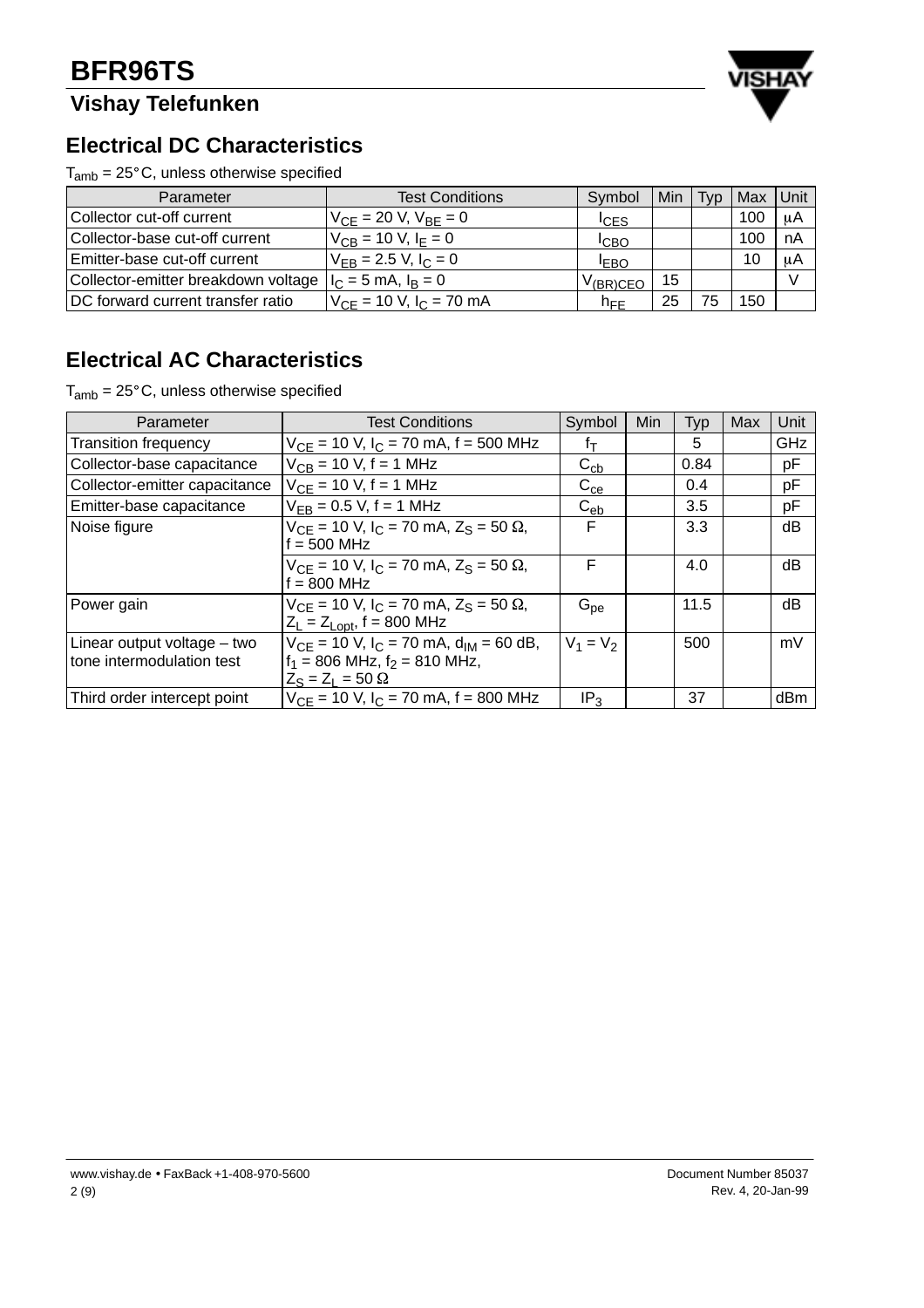

# **Common Emitter S–Parameters** Tamb = 25C, unless otherwise specified

|  |  |  |  |  |  | $\textnormal{Z}_\textnormal{0}$ = 50 $\Omega$ , T <sub>amb</sub> = 25°C, unless otherwise specified |  |
|--|--|--|--|--|--|-----------------------------------------------------------------------------------------------------|--|
|--|--|--|--|--|--|-----------------------------------------------------------------------------------------------------|--|

|            |           |       | S <sub>11</sub>          |            | S21               |            | S12                      |            | S22               |            |  |
|------------|-----------|-------|--------------------------|------------|-------------------|------------|--------------------------|------------|-------------------|------------|--|
| $V_{CE}/V$ | $I_C$ /mA | f/MHz | <b>LIN</b><br><b>MAG</b> | <b>ANG</b> | LIN<br><b>MAG</b> | <b>ANG</b> | <b>LIN</b><br><b>MAG</b> | <b>ANG</b> | LIN<br><b>MAG</b> | <b>ANG</b> |  |
|            |           |       |                          | deg        |                   | deg        |                          | deg        |                   | deg        |  |
|            |           | 100   | 0.691                    | $-68.6$    | 11.94             | 137.4      | 0.044                    | 59.4       | 0.807             | $-28.82$   |  |
|            |           | 300   | 0.552                    | $-135.5$   | 6.04              | 100.7      | 0.071                    | 46.5       | 0.521             | $-45.0$    |  |
|            |           | 500   | 0.518                    | $-162.6$   | 3.85              | 84.4       | 0.087                    | 49.4       | 0.453             | $-51.6$    |  |
|            |           | 800   | 0.499                    | 173.8      | 2.47              | 68.1       | 0.114                    | 55.7       | 0.444             | $-63.0$    |  |
|            | 5         | 1000  | 0.488                    | 162.5      | 1.99              | 59.7       | 0.136                    | 58.7       | 0.458             | $-71.3$    |  |
|            |           | 1200  | 0.477                    | 152.5      | 1.68              | 52.3       | 0.161                    | 60.2       | 0.478             | $-79.3$    |  |
|            |           | 1500  | 0.459                    | 139.2      | 1.37              | 43.1       | 0.203                    | 60.5       | 0.515             | $-91.2$    |  |
|            |           | 1800  | 0.446                    | 125.8      | 1.15              | 34.7       | 0.247                    | 59.0       | 0.553             | $-102.4$   |  |
|            |           | 2000  | 0.427                    | 118.9      | 1.05              | 29.9       | 0.272                    | 57.6       | 0.577             | $-109.4$   |  |
|            |           | 100   | 0.538                    | $-92.3$    | 17.08             | 126.6      | 0.035                    | 57.6       | 0.672             | $-38.9$    |  |
|            |           | 300   | 0.465                    | $-152.7$   | 7.31              | 94.9       | 0.060                    | 57.1       | 0.389             | $-51.7$    |  |
|            |           | 500   | 0.452                    | $-173.7$   | 4.51              | 81.7       | 0.085                    | 61.7       | 0.341             | $-57.7$    |  |
|            |           | 800   | 0.444                    | 167.6      | 2.87              | 67.7       | 0.125                    | 64.1       | 0.343             | $-69.2$    |  |
| 5          | 10        | 1000  | 0.436                    | 157.3      | 2.31              | 60.3       | 0.153                    | 64.0       | 0.359             | $-77.5$    |  |
|            |           | 1200  | 0.429                    | 148.6      | 1.96              | 53.5       | 0.182                    | 63.0       | 0.379             | $-85.2$    |  |
|            |           | 1500  | 0.413                    | 136.4      | 1.59              | 44.7       | 0.227                    | 60.3       | 0.415             | $-96.2$    |  |
|            |           | 1800  | 0.403                    | 124.0      | 1.35              | 36.5       | 0.271                    | 57.0       | 0.451             | $-106.4$   |  |
|            |           | 2000  | 0.387                    | 116.8      | 1.24              | 31.8       | 0.294                    | 54.8       | 0.474             | $-112.6$   |  |
|            |           | 100   | 0.387                    | $-134.8$   | 22.79             | 112.9      | 0.024                    | 65.1       | 0.467             | $-52.1$    |  |
|            |           | 300   | 0.401                    | $-172.7$   | 8.44              | 89.5       | 0.055                    | 71.8       | 0.255             | $-60.2$    |  |
|            |           | 500   | 0.400                    | 174.0      | 5.13              | 79.0       | 0.088                    | 72.5       | 0.234             | $-67.0$    |  |
|            |           | 800   | 0.401                    | 160.7      | 3.25              | 67.1       | 0.137                    | 69.9       | 0.249             | $-79.7$    |  |
|            | 30        | 1000  | 0.392                    | 152.5      | 2.61              | 60.5       | 0.170                    | 67.7       | 0.269             | $-87.9$    |  |
|            |           | 1200  | 0.390                    | 144.5      | 2.21              | 54.2       | 0.202                    | 64.8       | 0.291             | $-95.2$    |  |
|            |           | 1500  | 0.375                    | 133.8      | 1.81              | 46.1       | 0.249                    | 60.2       | 0.326             | $-105.1$   |  |
|            |           | 1800  | 0.365                    | 121.9      | 1.54              | 38.3       | 0.293                    | 55.6       | 0.362             | $-113.7$   |  |
|            |           | 2000  | 0.351                    | 115.4      | 1.41              | 33.6       | 0.315                    | 52.7       | 0.383             | $-119.0$   |  |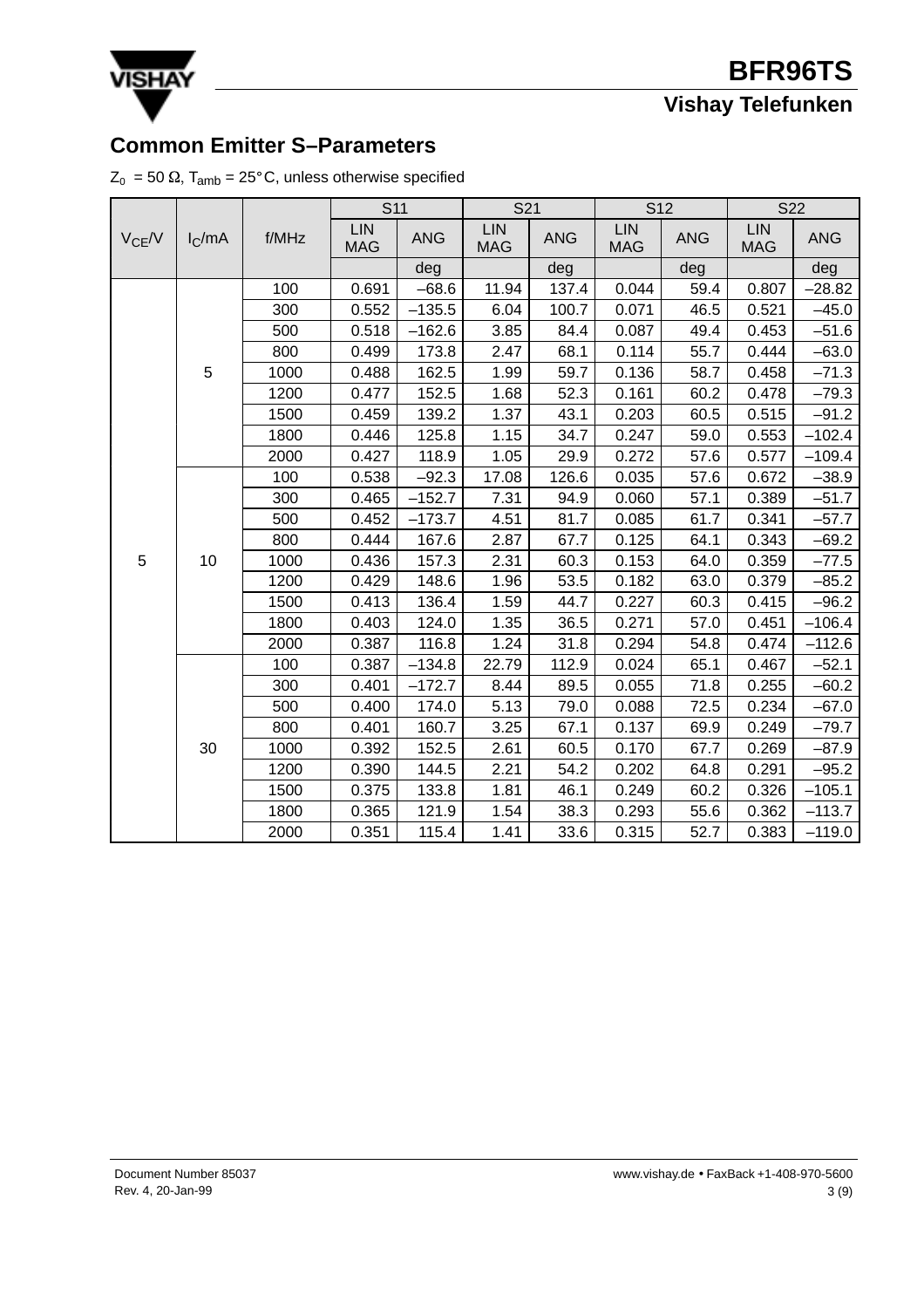

|            |           |       | S <sub>11</sub>          |            | S21                      |            | S12                      |            | <b>S22</b>               |            |  |
|------------|-----------|-------|--------------------------|------------|--------------------------|------------|--------------------------|------------|--------------------------|------------|--|
| $V_{CE}/V$ | $I_C$ /mA | f/MHz | <b>LIN</b><br><b>MAG</b> | <b>ANG</b> | <b>LIN</b><br><b>MAG</b> | <b>ANG</b> | <b>LIN</b><br><b>MAG</b> | <b>ANG</b> | <b>LIN</b><br><b>MAG</b> | <b>ANG</b> |  |
|            |           |       |                          | deg        |                          | deg        |                          | deg        |                          | deg        |  |
|            |           | 100   | 0.370                    | $-150.0$   | 23.94                    | 109.0      | 0.022                    | 69.6       | 0.399                    | $-55.7$    |  |
|            |           | 300   | 0.395                    | $-177.8$   | 8.62                     | 87.9       | 0.055                    | 75.4       | 0.221                    | $-62.3$    |  |
|            |           | 500   | 0.396                    | 171.3      | 5.23                     | 78.1       | 0.090                    | 74.8       | 0.208                    | $-69.7$    |  |
|            |           | 800   | 0.395                    | 159.1      | 3.30                     | 66.7       | 0.140                    | 71.1       | 0.229                    | $-82.8$    |  |
|            | 50        | 1000  | 0.389                    | 150.9      | 2.66                     | 60.2       | 0.173                    | 68.2       | 0.250                    | $-90.8$    |  |
|            |           | 1200  | 0.386                    | 143.3      | 2.25                     | 54.0       | 0.206                    | 65.1       | 0.273                    | $-98.0$    |  |
|            |           | 1500  | 0.373                    | 133.2      | 1.83                     | 45.8       | 0.253                    | 60.1       | 0.308                    | $-107.5$   |  |
|            |           | 1800  | 0.363                    | 121.7      | 1.56                     | 38.2       | 0.297                    | 55.4       | 0.343                    | $-115.7$   |  |
| 5          |           | 2000  | 0.348                    | 115.4      | 1.43                     | 33.5       | 0.319                    | 52.5       | 0.364                    | $-120.8$   |  |
|            |           | 100   | 0.374                    | $-157.4$   | 24.17                    | 107.0      | 0.021                    | 73.0       | 0.364                    | $-56.8$    |  |
|            |           | 300   | 0.397                    | 179.7      | 8.60                     | 87.1       | 0.055                    | 77.4       | 0.206                    | $-62.5$    |  |
|            |           | 500   | 0.399                    | 170.0      | 5.19                     | 77.7       | 0.090                    | 75.7       | 0.197                    | $-70.3$    |  |
|            |           | 800   | 0.398                    | 158.4      | 3.29                     | 66.2       | 0.141                    | 71.6       | 0.221                    | $-83.6$    |  |
|            | 70        | 1000  | 0.394                    | 150.3      | 2.65                     | 59.8       | 0.175                    | 68.6       | 0.243                    | $-91.7$    |  |
|            |           | 1200  | 0.389                    | 143.3      | 2.24                     | 53.5       | 0.207                    | 65.3       | 0.267                    | $-98.8$    |  |
|            |           | 1500  | 0.378                    | 132.8      | 1.82                     | 45.4       | 0.255                    | 60.3       | 0.303                    | $-108.2$   |  |
|            |           | 1800  | 0.368                    | 121.7      | 1.55                     | 37.7       | 0.299                    | 55.4       | 0.338                    | $-116.3$   |  |
|            |           | 2000  | 0.355                    | 114.9      | 1.42                     | 32.9       | 0.321                    | 52.5       | 0.359                    | $-121.3$   |  |
|            |           | 100   | 0.710                    | $-62.3$    | 12.15                    | 140.0      | 0.036                    | 61.8       | 0.844                    | $-23.2$    |  |
|            |           | 300   | 0.542                    | $-129.2$   | 6.46                     | 103.2      | 0.061                    | 48.7       | 0.591                    | $-36.7$    |  |
|            |           | 500   | 0.497                    | $-157.8$   | 4.14                     | 86.6       | 0.075                    | 51.4       | 0.528                    | $-42.4$    |  |
|            |           | 800   | 0.479                    | 177.3      | 2.66                     | 70.2       | 0.099                    | 58.2       | 0.519                    | $-52.7$    |  |
|            | 5         | 1000  | 0.464                    | 165.3      | 2.14                     | 61.8       | 0.118                    | 61.7       | 0.533                    | $-60.5$    |  |
|            |           | 1200  | 0.454                    | 155.0      | 1.81                     | 54.5       | 0.141                    | 63.7       | 0.550                    | $-68.3$    |  |
|            |           | 1500  | 0.438                    | 141.0      | 1.45                     | 45.0       | 0.178                    | 64.5       | 0.585                    | $-79.8$    |  |
|            |           | 1800  | 0.427                    | 127.6      | 1.23                     | 36.5       | 0.219                    | 63.7       | 0.623                    | $-91.0$    |  |
| 10         |           | 2000  | 0.410                    | 119.7      | 1.11                     | 31.8       | 0.244                    | 62.4       | 0.646                    | $-98.1$    |  |
|            |           | 100   | 0.544                    | $-83.4$    | 17.99                    | 129.3      | 0.029                    | 60.1       | 0.722                    | $-31.2$    |  |
|            |           | 300   | 0.436                    | $-146.3$   | 7.94                     | 96.9       | 0.052                    | 58.8       | 0.463                    | $-40.3$    |  |
|            |           | 500   | 0.417                    | $-169.2$   | 4.94                     | 83.4       | 0.073                    | 63.5       | 0.419                    | $-45.2$    |  |
|            |           | 800   | 0.410                    | 170.8      | 3.14                     | 69.6       | 0.109                    | 66.4       | 0.419                    | $-55.8$    |  |
|            | 10        | 1000  | 0.397                    | 160.5      | 2.52                     | 62.1       | 0.134                    | 66.8       | 0.433                    | $-63.6$    |  |
|            |           | 1200  | 0.394                    | 151.1      | 2.13                     | 55.5       | 0.160                    | 66.1       | 0.450                    | $-71.3$    |  |
|            |           | 1500  | 0.384                    | 139.1      | 1.73                     | 46.6       | 0.201                    | 63.8       | 0.483                    | $-82.5$    |  |
|            |           | 1800  | 0.372                    | 125.9      | 1.46                     | 38.1       | 0.241                    | 61.1       | 0.520                    | $-93.0$    |  |
|            |           | 2000  | 0.357                    | 118.6      | 1.33                     | 33.4       | 0.264                    | 59.0       | 0.542                    | $-99.6$    |  |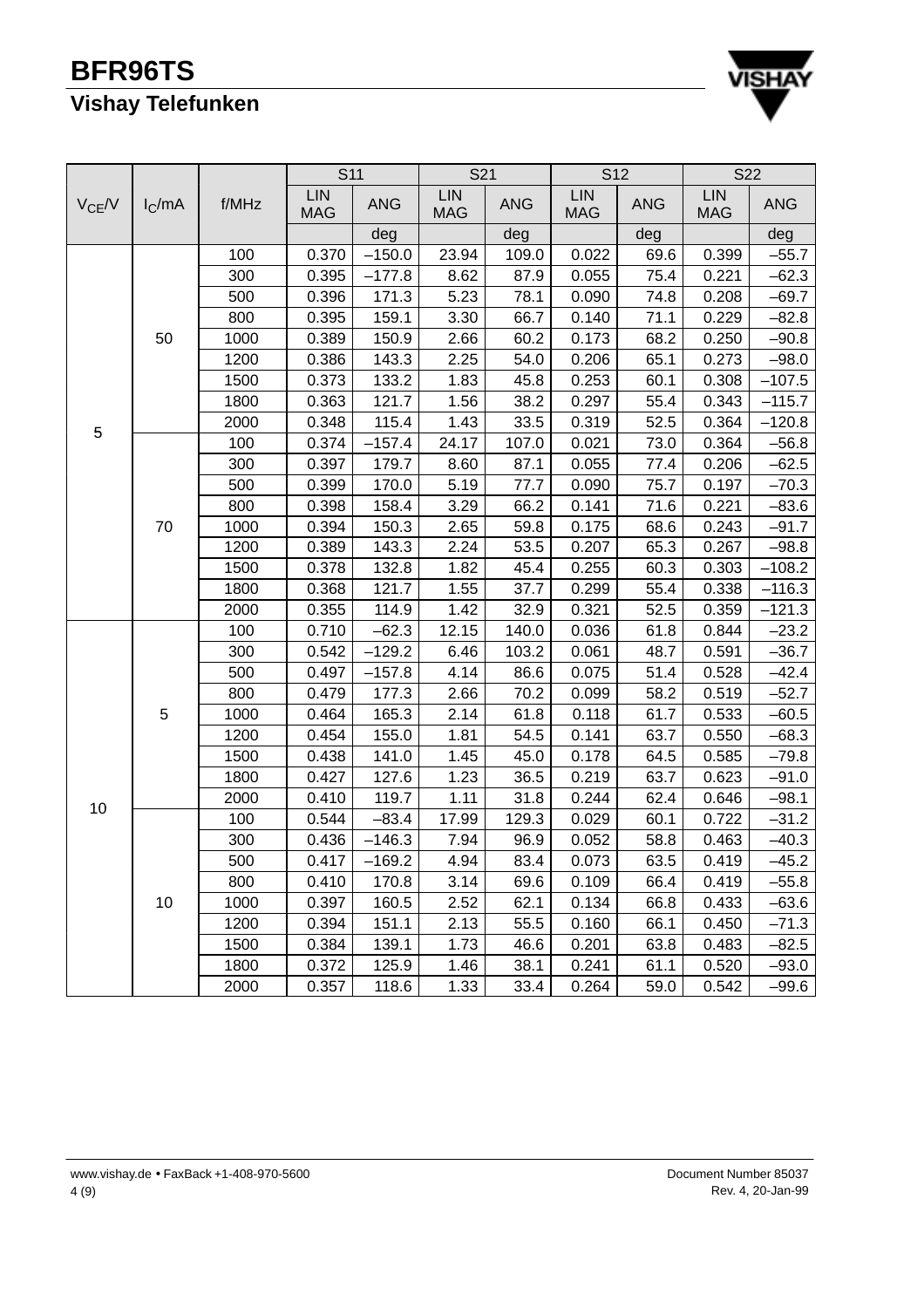

|            |           |       | <b>S11</b>               |            | S21                      |            | S <sub>12</sub>          |            | <b>S22</b>               |            |  |
|------------|-----------|-------|--------------------------|------------|--------------------------|------------|--------------------------|------------|--------------------------|------------|--|
| $V_{CE}/V$ | $I_C$ /mA | f/MHz | <b>LIN</b><br><b>MAG</b> | <b>ANG</b> | <b>LIN</b><br><b>MAG</b> | <b>ANG</b> | <b>LIN</b><br><b>MAG</b> | <b>ANG</b> | <b>LIN</b><br><b>MAG</b> | <b>ANG</b> |  |
|            |           |       |                          | deg        |                          | deg        |                          | deg        |                          | deg        |  |
|            |           | 100   | 0.356                    | $-122.3$   | 24.66                    | 115.3      | 0.021                    | 66.0       | 0.525                    | $-40.2$    |  |
|            |           | 300   | 0.351                    | $-167.1$   | 9.31                     | 90.0       | 0.048                    | 72.5       | 0.333                    | $-42.5$    |  |
|            |           | 500   | 0.349                    | 178.4      | 5.65                     | 80.5       | 0.077                    | 73.6       | 0.313                    | $-48.0$    |  |
|            |           | 800   | 0.351                    | 164.4      | 3.59                     | 68.7       | 0.121                    | 71.6       | 0.323                    | $-60.0$    |  |
|            | 30        | 1000  | 0.348                    | 155.5      | 2.88                     | 62.2       | 0.150                    | 69.7       | 0.340                    | $-68.3$    |  |
|            |           | 1200  | 0.343                    | 147.4      | 2.44                     | 56.0       | 0.179                    | 67.3       | 0.358                    | $-76.2$    |  |
|            |           | 1500  | 0.334                    | 136.6      | 1.97                     | 47.6       | 0.222                    | 63.2       | 0.390                    | $-87.2$    |  |
|            |           | 1800  | 0.328                    | 124.7      | 1.68                     | 39.6       | 0.262                    | 59.1       | 0.426                    | $-97.0$    |  |
|            |           | 2000  | 0.312                    | 117.3      | 1.53                     | 35.0       | 0.283                    | 56.5       | 0.447                    | $-103.1$   |  |
|            |           | 100   | 0.325                    | $-137.8$   | 26.14                    | 110.8      | 0.019                    | 69.8       | 0.457                    | $-41.9$    |  |
|            |           | 300   | 0.337                    | $-172.8$   | 9.52                     | 89.1       | 0.049                    | 75.9       | 0.299                    | $-42.2$    |  |
|            |           | 500   | 0.339                    | 174.8      | 5.78                     | 79.3       | 0.079                    | 75.7       | 0.286                    | $-48.2$    |  |
|            |           | 800   | 0.343                    | 162.2      | 3.65                     | 68.1       | 0.123                    | 72.6       | 0.300                    | $-61.0$    |  |
| 10         | 50        | 1000  | 0.337                    | 154.3      | 2.94                     | 61.8       | 0.153                    | 70.1       | 0.318                    | $-69.7$    |  |
|            |           | 1200  | 0.334                    | 146.6      | 2.48                     | 55.6       | 0.183                    | 67.4       | 0.338                    | $-77.6$    |  |
|            |           | 1500  | 0.327                    | 136.1      | 2.02                     | 47.5       | 0.226                    | 63.0       | 0.370                    | $-88.5$    |  |
|            |           | 1800  | 0.322                    | 124.1      | 1.70                     | 39.6       | 0.267                    | 58.7       | 0.406                    | $-98.2$    |  |
|            |           | 2000  | 0.311                    | 118.2      | 1.55                     | 34.6       | 0.288                    | 55.9       | 0.428                    | $-104.1$   |  |
|            |           | 100   | 0.323                    | $-145.1$   | 26.39                    | 108.4      | 0.018                    | 72.0       | 0.424                    | $-41.8$    |  |
|            |           | 300   | 0.339                    | $-175.6$   | 9.46                     | 88.1       | 0.049                    | 76.9       | 0.287                    | $-41.1$    |  |
|            |           | 500   | 0.339                    | 174.1      | 5.74                     | 78.8       | 0.079                    | 76.3       | 0.278                    | $-47.7$    |  |
|            |           | 800   | 0.344                    | 162.0      | 3.62                     | 67.5       | 0.124                    | 72.8       | 0.295                    | $-61.0$    |  |
|            | 70        | 1000  | 0.341                    | 153.8      | 2.92                     | 61.1       | 0.154                    | 70.4       | 0.313                    | $-69.7$    |  |
|            |           | 1200  | 0.340                    | 146.2      | 2.46                     | 55.0       | 0.184                    | 67.6       | 0.333                    | $-77.6$    |  |
|            |           | 1500  | 0.333                    | 135.6      | 1.99                     | 46.8       | 0.227                    | 63.0       | 0.367                    | $-88.7$    |  |
|            |           | 1800  | 0.326                    | 14.2       | 1.68                     | 39.0       | 0.268                    | 58.6       | 0.403                    | $-98.4$    |  |
|            |           | 2000  | 0.318                    | 117.8      | 1.54                     | 34.0       | 0.289                    | 55.9       | 0.425                    | $-104.4$   |  |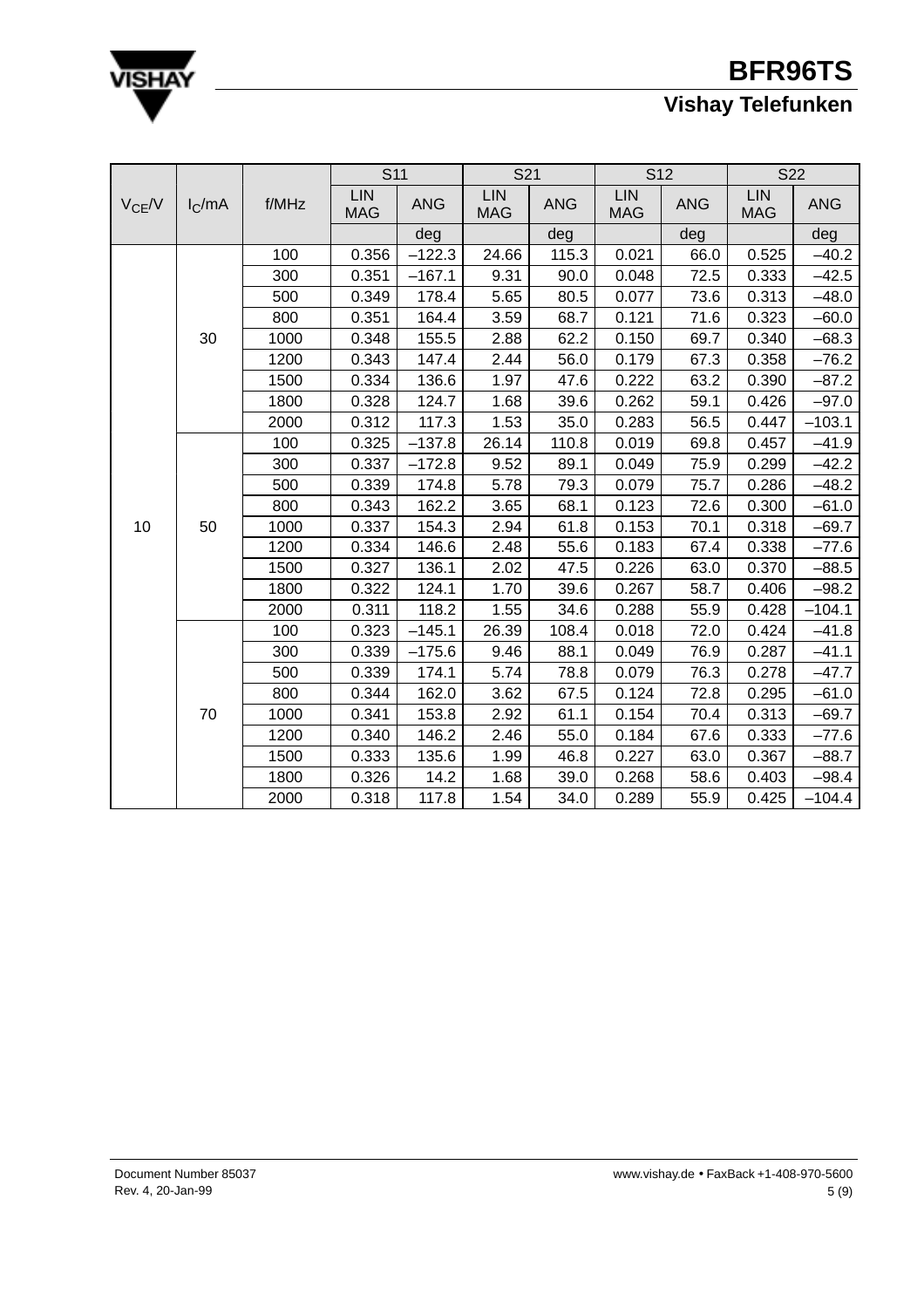# **BFR96TS**



## **Vishay Telefunken**

## **Typical Characteristics**  $(T_{amb} = 25^{\circ}C$  unless otherwise specified)











Figure 3. Collector Base Capacitance vs. Collector Base Voltage



Figure 4. Noise Figure vs. Collector Current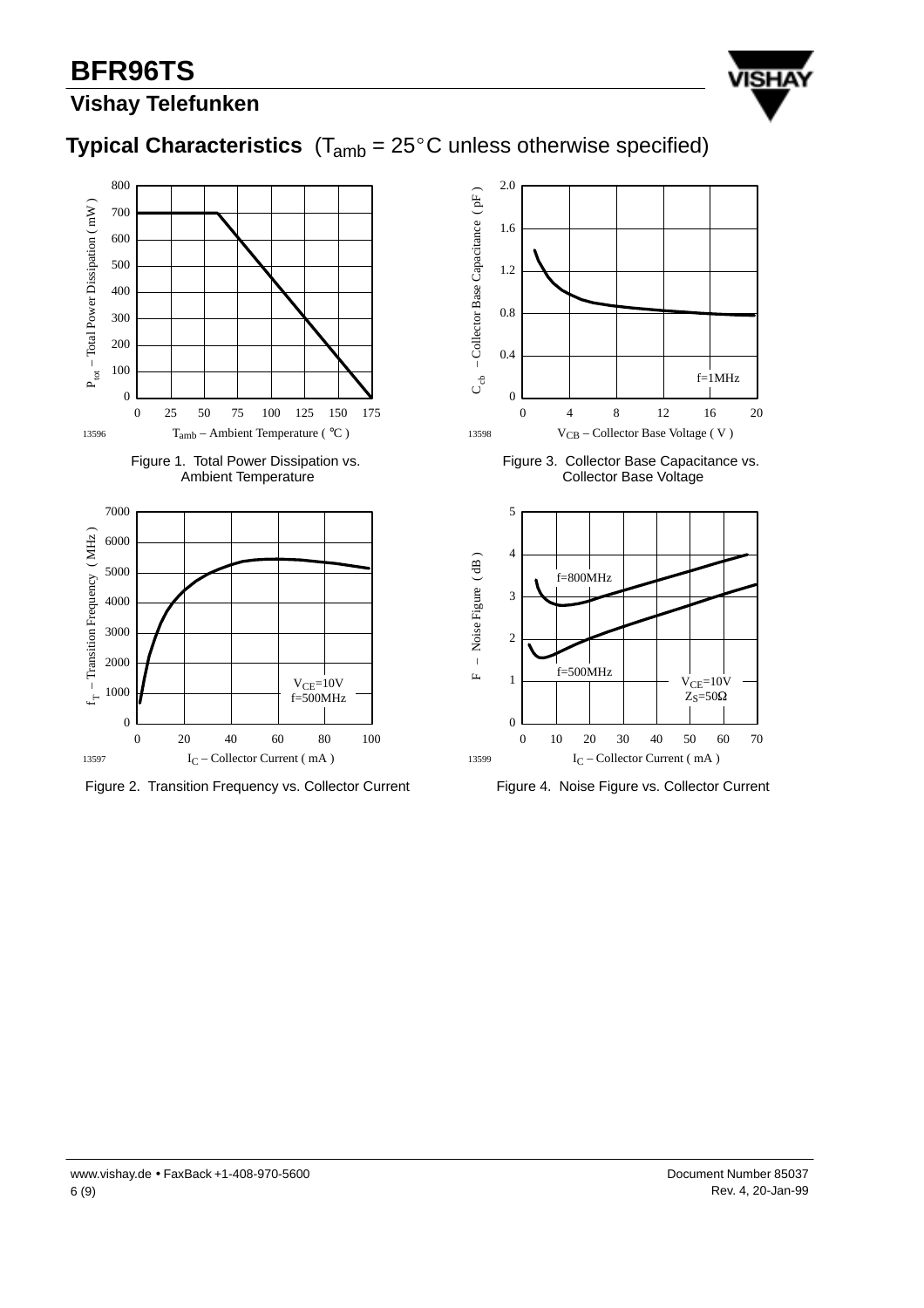

 $V_{CE}$  = 10 V, I<sub>C</sub> = 70 mA, Z<sub>0</sub> = 50  $\Omega$ 

 $S_{11}$ 









Figure 6. Forward transmission coefficient





Figure 7. Reverse transmission coefficient

 $S_{22}$ 



Figure 8. Output reflection coefficient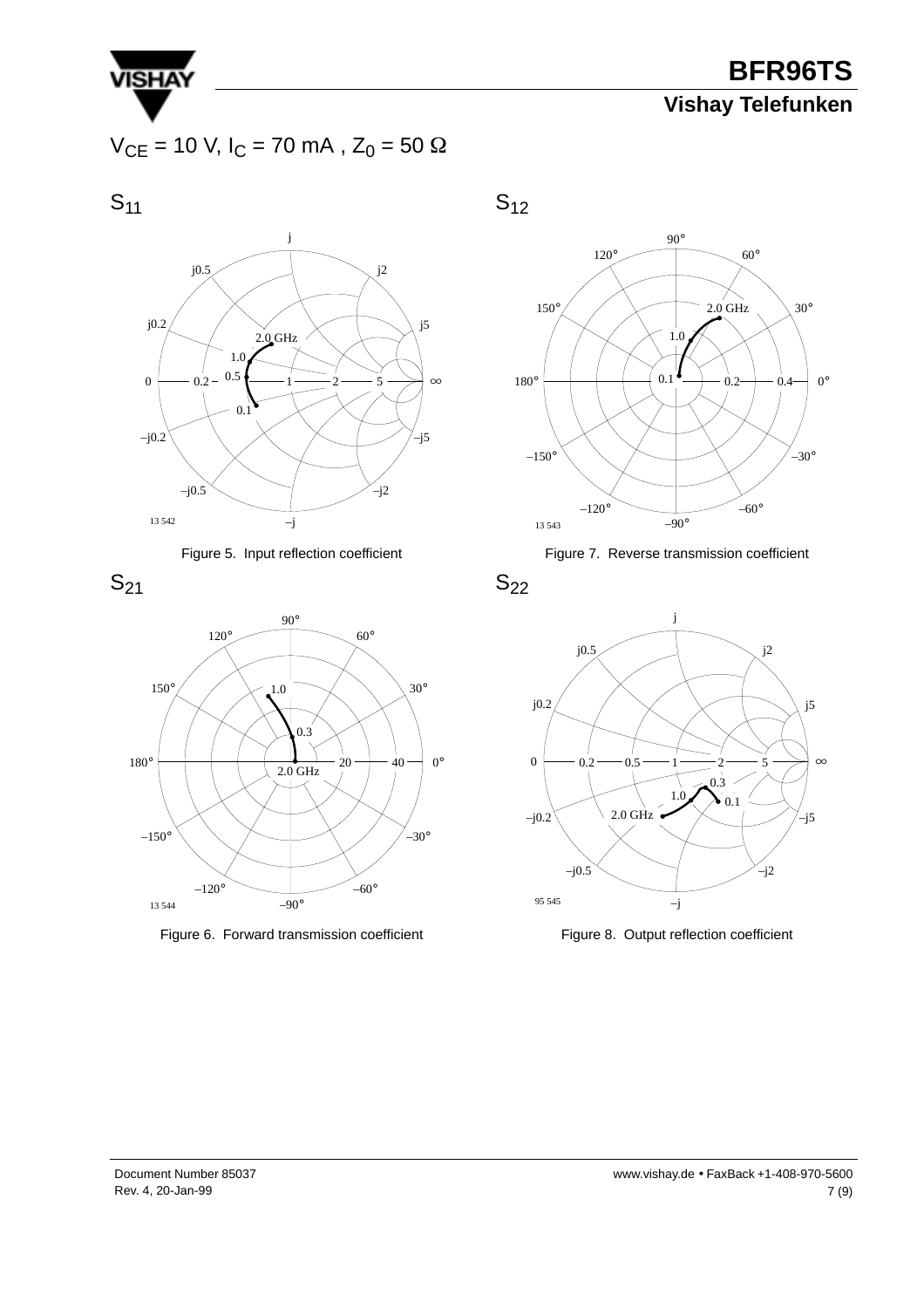# **BFR96TS**

## **Vishay Telefunken**



## **Dimensions of BFR96TS in mm**





96 12244



technical drawings<br>according to DIN<br>specifications